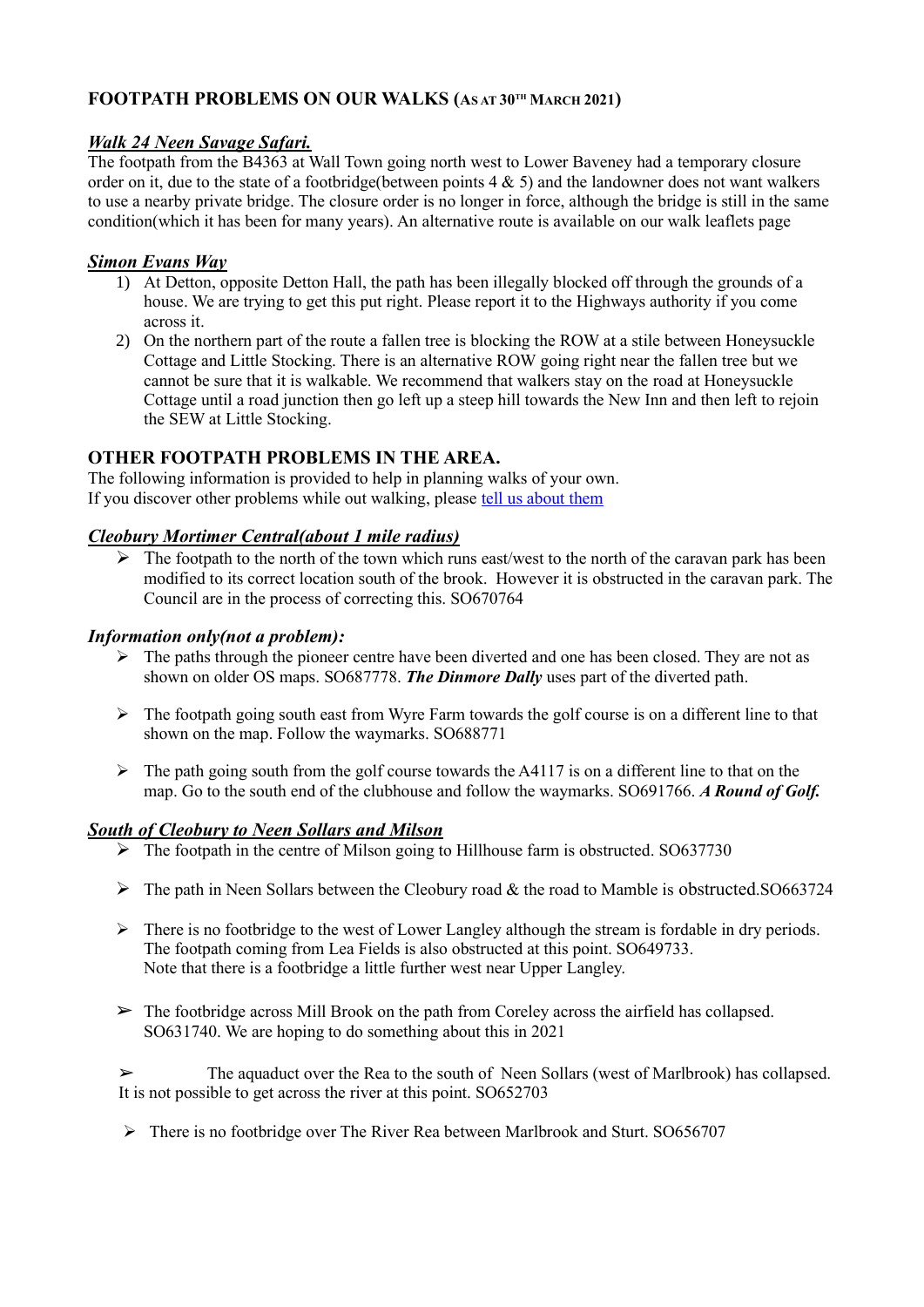### *West of Cleobury to Hopton Wafers*

 $\triangleright$  The path running SW/NE between the minor road at Bransley and the A4117 does not exist on the ground. We have not done anything about this as a much better route is to continue on the lane to the A4117 and straight across. SO656754. Going west from Bransley is fine and is on *The Court Circular*

### *Information only(not a problem):*

- ➢ The triangle of footpaths between Lower and Upper Down farms do not exist on the ground. The white road/track between the two can be used. SO630746
- ➢ The footpath which runs from Upper Dudnill to Ditton Mill has been diverted and is not as shown on older OS maps. SO643747. This is on *Earls Ditton Exploration* and *The Court Circular.*
- $\triangleright$  The footpath which runs from Haybridge north west towards Upper Down has been diverted to the field edge and is not as shown on older OS maps. SO640740. This is on *The Milson Meander*
- ➢ The footpath west from Little Stepple is diverted and not as shown on older OS maps. It goes around the farmyard and then follows the hedge line south west to meet another footpath. SO655771
- $\triangleright$  The footpath which runs from Common Lane to Sproseley has been diverted(2017) and is not as shown on OS maps. The new route can be seen on our Walk leaflet *A walk in three parishes.*
- $\triangleright$  The path from Dippers Bank caravan park to the fruit farm then on to Withypool farm is usable but there is an obstruction in the way of some fencing where a stile should be. This obstruction gives walkers a legal right to continue up the hill to the house(fruit farm) and left along the drive. SO638757

### *North of Cleobury*

- ➢ The footpath at Lower Elcott is a dead end as the white road to the public road is private. SO679784
- ➢ The path to Stepple Hall is a dead end as the track at the west end is private. SO660781
- $\triangleright$  The path heading west off Baveney Lane has been illegally fenced in and so is overgrown with bramble and hedge growth. On the map this is under the wording Yew Tree Farm SO698797
- ➢ The footpath from the B4363 at Wall Town going north west to Lower Baveney has a temporary closure order(until 14th Feb 2019) on it, due to the state of a footbridge.(see note at top).

### *Information only(not a problem):*

- $\triangleright$  The footpaths at "Dinmore" have been diverted(2018) and are not as shown on OS maps. The new routes are well waymarked. These routes are on *The Neen Savage Safari*. SO691776
- ➢ The footpath through the middle of Overwood Farm has been diverted away from the farmyard(2018). SO683797. Follow the diversion signs.
- ➢ Footpaths across Overwood common have been significantly diverted(2018) and are not as shown on OS maps. The new routes are waymarked. These are on *The Neen Savage Safari*. SO683792

### *East of Cleobury to the County Boundary at Far Forest*

- ➢ The path at Furnace Mill along Baveney Brook going East into the Wyre Forest is so badly eroded that it is dangerous to use and has been closed. SO722766
- $\triangleright$  The path from Betts Nature Reserve to Furnace Mill house is problematic in that there is no way into the grounds of Furnace Mill House. It needs diverting but the council are not doing anything about it. Please report this to the council if you come across it to give this problem higher priority SO720765

### *Information only(not a problem):*